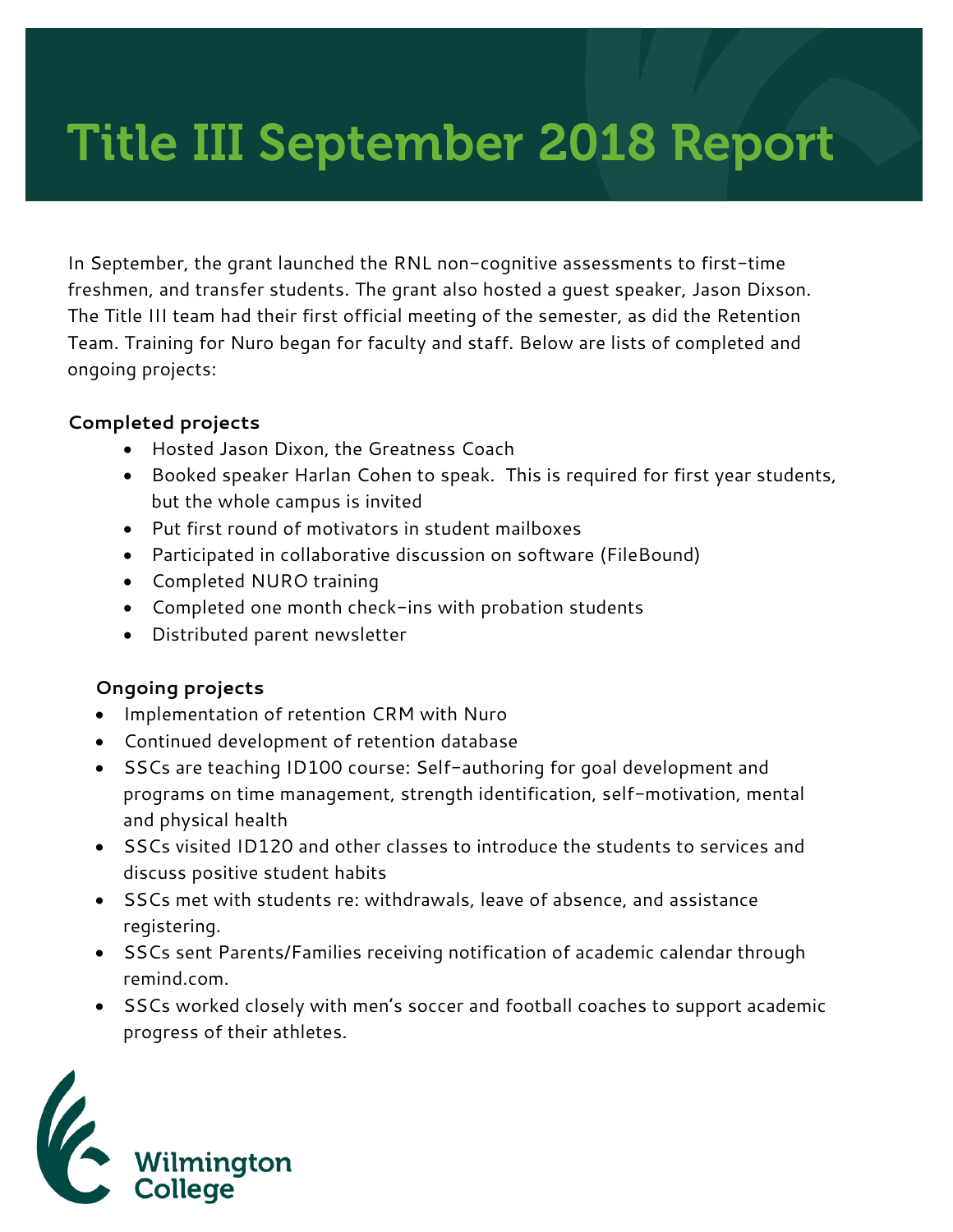- Meeting with students on probation for FA18.
- Qualtrics referral process started up for FA18
- SSCs met with students in small groups and individually to help with their 4 year plans
- Integrating NURO into our current referral plan
- Started a proposal for a new spring course for the SP2020

## **Student Contact Update: Student Success Coaches**

In September, the Student Success Coaches completed initial checking meetings with students on probation. The opening of academic referrals saw the SSCs reaching out to students struggling in their courses. The high number of "Other" for Reason for Contact is due to the SSCs assisting with attendance issues before 14 day count, creating success plans for certain athletes, and mentor check-ins.

| <b>Method of Contact</b>            | #   |
|-------------------------------------|-----|
| Email                               | 156 |
| In Person                           | 316 |
| Contact with Parent                 | 6   |
| <b>Phone Call</b>                   | 6   |
| Text Message                        | 2   |
| <b>Reason for Contact</b>           |     |
| Academic Progress Report            | 2   |
| Academic Referral                   | 124 |
| Advising Problem/Scheduling         | 6   |
| Probation                           | 44  |
| WD/LOA                              | 4   |
| Issue with Class                    | 24  |
| Suspension                          | 1   |
| Contacted to Schedule an            |     |
| Appointment                         | 11  |
| Other                               | 271 |
| <b>Number of Students Contacted</b> |     |
| Duplicated                          | 202 |
| Unduplicated                        | 285 |